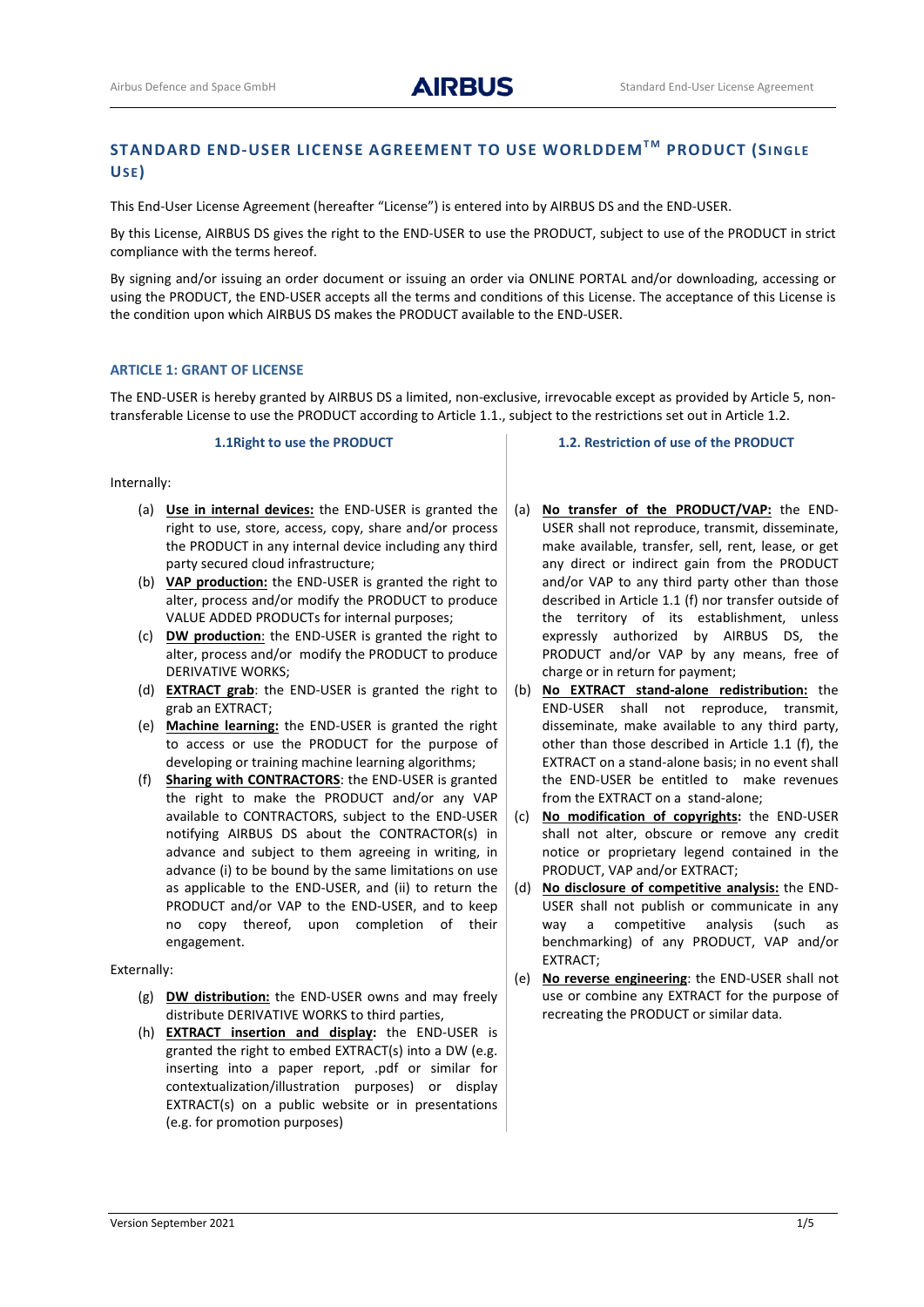# **ARTICLE 2: INTELLECTUAL PROPERTY RIGHTS**

## **2.1 Property of the content and credit attribution**

The satellite data contained in the PRODUCT is the property of the Deutsche Zentrum für Luft- und Raumfahrt e. V. (DLR) The PRODUCTS except the WorldDEM<sub>core</sub> are produced by Airbus DS. They are the property of Airbus DS The PRODUCT, VAP and/or EXTRACT, when printed or displayed in accordance with Article 1.1, shall include the credits listed in Article 2.2.2 conspicuously displayed.

# **2.2 Intellectual Property Law**

2.2.1. This License does not give the right to the use of Airbus DS trademarks or logos unless explicitly authorized by Airbus DS. Unless otherwise communicated by Airbus DS the copyright statement applies to all PRODUCTs distributed by Airbus DS and any VAP.

2.2.2. The PRODUCT is protected by the copyright law detailed in the table below and international copyright laws, as applicable.

| <b>PRODUCT</b>                            | Entity owner                                                                                                       | Credit attribution                                                                                                                             | Protected under<br>copyright law |
|-------------------------------------------|--------------------------------------------------------------------------------------------------------------------|------------------------------------------------------------------------------------------------------------------------------------------------|----------------------------------|
| WorldDEM $_{core}$                        | Federal Republic of Germany<br>represented by the Deutsches<br>für<br>Luft-und<br>Zentrum<br>Raumfahrt e. V. (DLR) | "© DLR e.V. <yyyy> (year<br/>of acquisition), Distribution<br/>by Airbus Defence and<br/>Space GmbH"</yyyy>                                    | German law                       |
| PRODUCTS other than<br>WorldDEM $_{core}$ | Airbus Defence and<br>Space<br>GmbH                                                                                | "© DLR e.V. <yyyy> (year<br/>acquisition), and ©<br/>οf<br/>Airbus Defence and Space<br/>GmbH <yyyy> (year of<br/>production), "</yyyy></yyyy> | German law                       |

#### **ARTICLE 3: WARRANTY**

**3.1 Warranty:** Airbus DS warrants that it has sufficient rights in the PRODUCT to make it available to the END-USER under the terms of this License. In case the medium on which the PRODUCT is supplied by Airbus DS to the END-USER is defective, as demonstrated by the END-USER, Airbus DS shall replace the concerned medium with the PRODUCT. Any such claim shall be notified to Airbus DS within fourteen (14) calendar days after delivery of the PRODUCT by Airbus DS.

**3.2 Disclaimer:** Airbus DS does not warrant that the PRODUCT is free of bugs, errors, defects or omissions, and that the operation of the PRODUCT will be error-free or uninterrupted nor that all non-conformities can be corrected. Airbus DS does not warrant that the PRODUCT will meet the END-USER's requirements or expectations, or will fit for the END-USER's intended purposes. There are no expressed or implied warranties of fitness or merchantability given in connection with the sale or use of the PRODUCT. Airbus DS disclaims all other warranties or liabilities not expressly provided in Articles 3.1

## **ARTICLE 4: LIABILITY**

**4.1** In cases of gross negligence and willful intent Airbus DS will be liable according applicable law.

4.2 In cases of slight negligence – with the exception of cases of injury to life, body or health – Airbus DS shall be liable only insofar as essential contractual obligations, basic and fundamental duties and obligations resulting from the contractual relationship which are of particular importance for the proper fulfilment of the contract, are infringed and such liability shall be limited to typical and foreseeable damages.

4.3 In cases of Article 4.2 any liability arising out of the use of or inability to use the PRODUCT for indirect, compensatory consequential, incidental, special or punitive or unforeseeable damages, such as but not limited to loss of profit, stand-by cost, recovery cost, lost savings and economic loss due to a third party claim, are hereby excluded.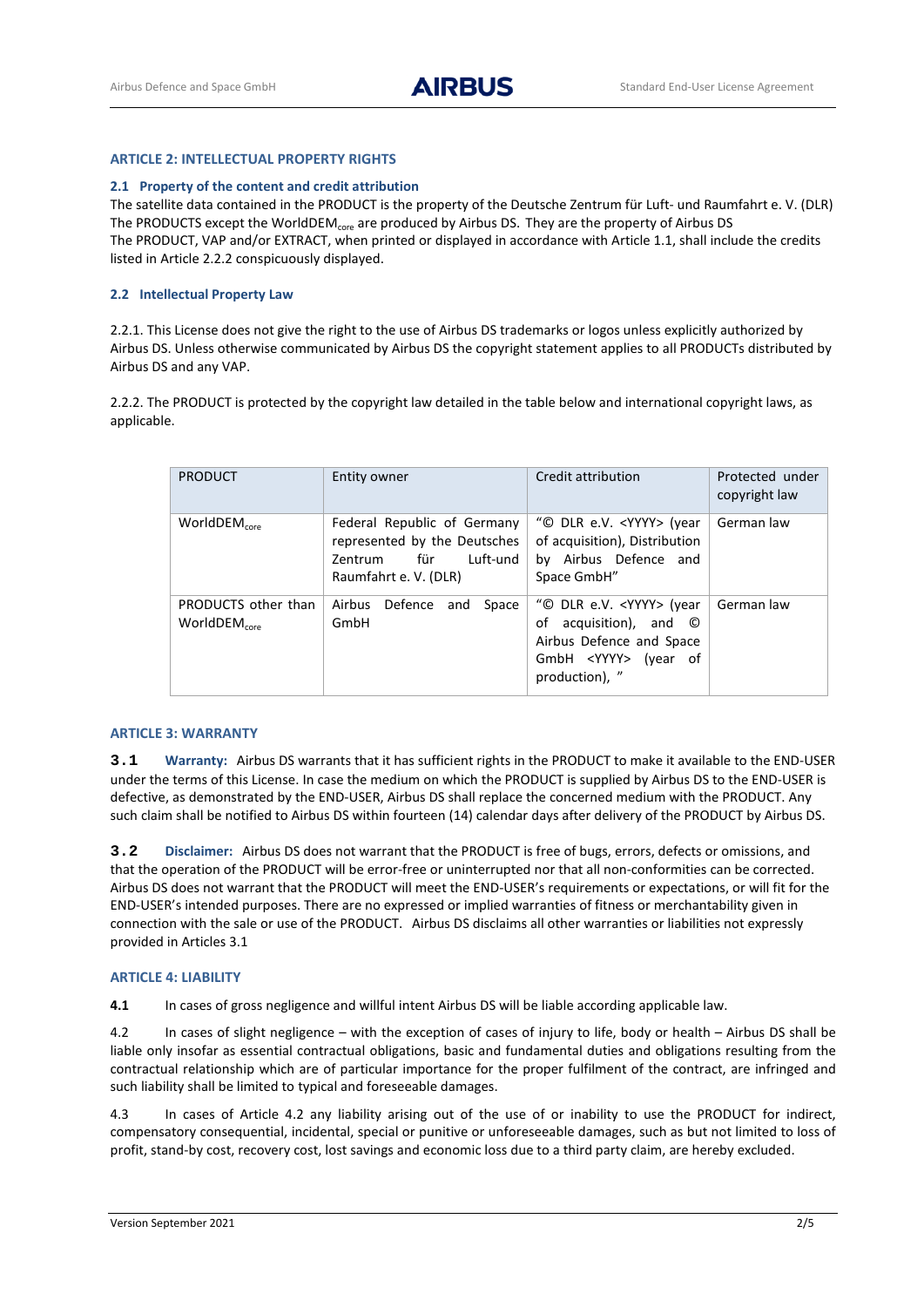4.4 Within the limits of mandatory law the financial cumulative liability of Airbus DS and its licensors and of anybody having contributed to development and/or production and/or delivery of the PRODUCT shall in any case not exceed the fees paid by the END-USER for the PRODUCT giving rise to the claim.

4.5 Any further reaching liability than provided in these terms and conditions shall – regardless of the legal basis of such claim – be excluded.

4.6 In so far as the liability of Airbus DS is excluded or limited pursuant to Articles 4.2, 4.3, 4.4 and 4.5 hereof this shall also apply to the personal liability of any employee, representative, assistant, agent and any other person engaged in the performance of Airbus DS obligations.

# **ARTICLE 5: TERM AND TERMINATION**

**5.1 License term.** This License is perpetual, unless terminated pursuant to Article 5.2. or as otherwise specified as part of the agreement or subscription to which this License belongs.

**5.2 Termination for END**-**USER's breach of License.** AIRBUS DS may, in addition to all other remedies to which it may be entitled under this License or by law, terminate this License by notice in writing if the END-USER breaches any of its provision. The END-USER shall have no claim to any kind of indemnity in this case. Upon termination of this License for breach by the END-USER, the END-USER shall permanently delete the PRODUCT(s) and VAP(s) from all devices, destroy any copies on disk, and cease displaying any EXTRACT. Within 10 days following termination, the END-USER shall certify to AIRBUS DS in writing that all copies of all PRODUCT(s), VAP(s) and EXTRACT(s) have been destroyed.

#### **ARTICLE 6 – GOVERNING LAW AND JURISDICTION**

This License is governed by the laws of Germany. All disputes shall be referred to the courts of Munich, Germany.

#### **ARTICLE 7 GENERAL TERMS**

**7.1. Assignment**. The END-USER shall not transfer part or all of this License.

**7.2. Severability**. In the event that any provision of this License is declared invalid or unenforceable, the remaining provisions shall continue to apply.

- 7.3 **Changes, Modifications**. Any change of this license must be made in writing; no collateral agreements to this license have been made.
- 7.4 **Specific regulations**. All data from the TerraSAR-X (TSX)/TanDEM-X (TDX) satellite origin is subject to the German "Satellite Data Security Act (SatDSiG)".

# **ARTICLE 8 - DEFINITIONS**

**"AIRBUS DS":** means Airbus Defence and Space GmbH with its registered Office in Ottobrunn; District Court of Munich HRB 107 648.

**"CONTRACTOR":** means an individual contracted by the END-USER, either directly or through a consulting company or other entity, to provide services on behalf of or for the benefit of the END-USER.

"**DERIVATIVE WORKS**" or **"DW":** means any derivative of the PRODUCT developed by the END-USER, which does not contain any data and height information from the PRODUCT and is irreversible and uncoupled from the PRODUCT. By express exception, any Digital Elevation Model (DEM) or Digital Terrain Model (DTM) derived in any form whatsoever from a PRODUCT shall never be considered as DERIVATIVE WORKS.

"**END-USER**"**:** means the person, the legal commercial business entity, or the government and/or public agency, which has accepted this License to be supplied with the PRODUCT. A legal commercial business entity includes its possible offices and branches in its country of residence. Except upon AIRBUS DS' prior agreement in writing, a government and/or public entity is limited to the entity located at the address where the PRODUCT is supplied.

**"EXTRACT":** means an extract or screenshot of a PRODUCT or VAP in a secure, non-extractable, and non-downloadable format that prohibits manipulation of any height information or metadata contained in the PRODUCT or VAP as follows: (i) max size of 100km²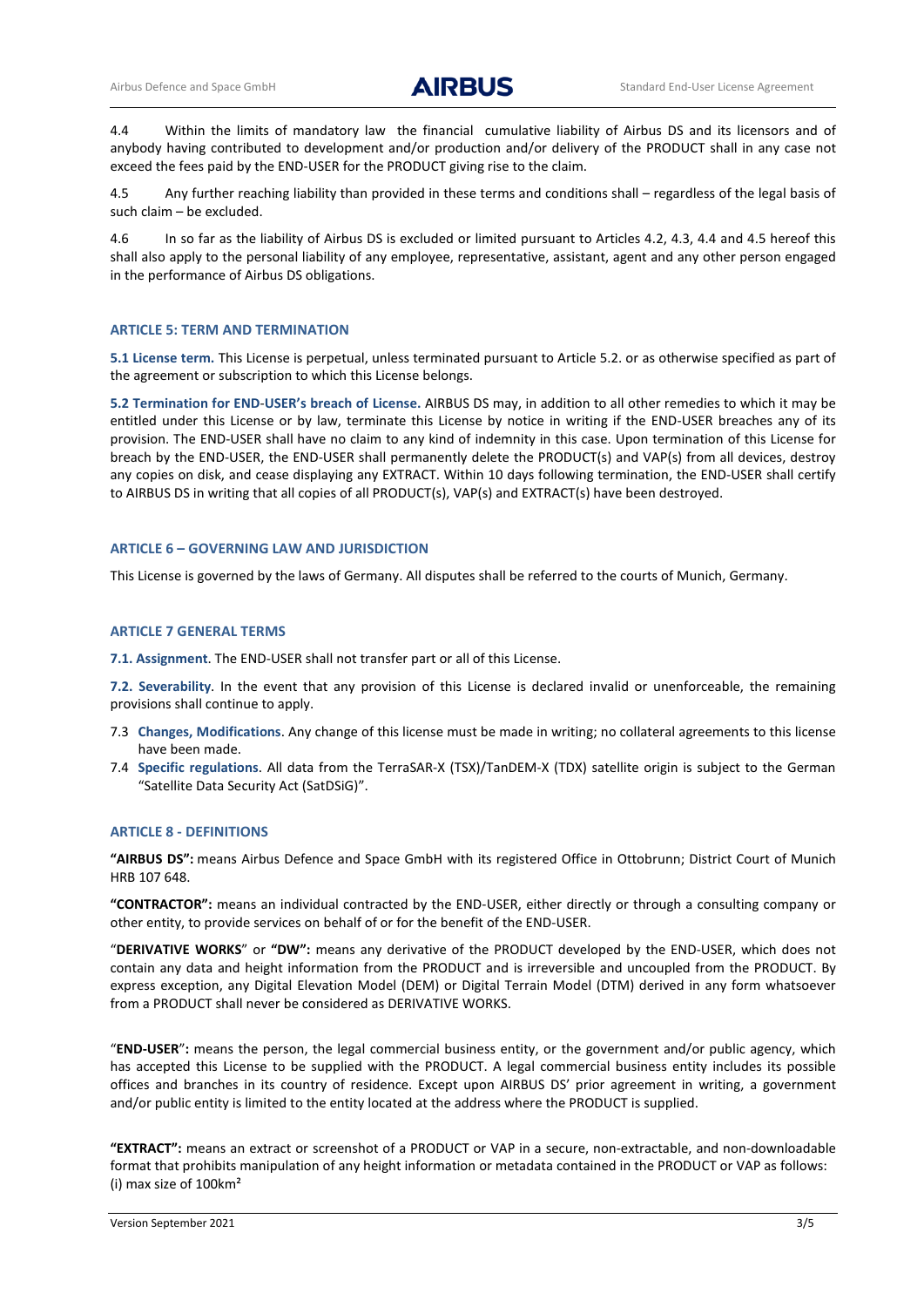(ii) at a resolution no better than 30m;

(iii) as an image file (.pdf, .jpeg, .tiff, .png, .bmp, .gif) or any format without containing georeferencing information, with or without rasters or vectors on top; and

(iv) properly attributing the copyright imagery.

**"PRODUCT":** means WorldDEMcore, and any other data/geo-information product derived from the TanDEM-X Mission data produced by Airbus DS (e.g. WorldDEM Neo,WorldDEM, WorldDEM DTM) as specified in the agreement, purchase order or subscription to which this License belongs, supplied by AIRBUS DS to the END-USER.

**"VALUE ADDED PRODUCT"** or "**VAP**"**:** means any product developed by the END-USER which contains data or height information from the PRODUCT that has been significantly modified through technical manipulations and/or addition of other data. By express exception, any Digital Elevation Model or Digital Terrain Model derived in any form whatsoever from a PRODUCT shall always be considered as a VAP.

**"WorldDEMcore"**: means the unedited digital surface model derived from the TanDEM-X Mission data and distributed by Airbus DS.

**"WorldDEM Neo, WorldDEM and WorldDEM DTM**": means the edited digital elevation model derived from the TanDEM-X Mission data produced and distributed by Airbus DS. Data resources used to enhance data material (gap filling) are listed in Annex 1.